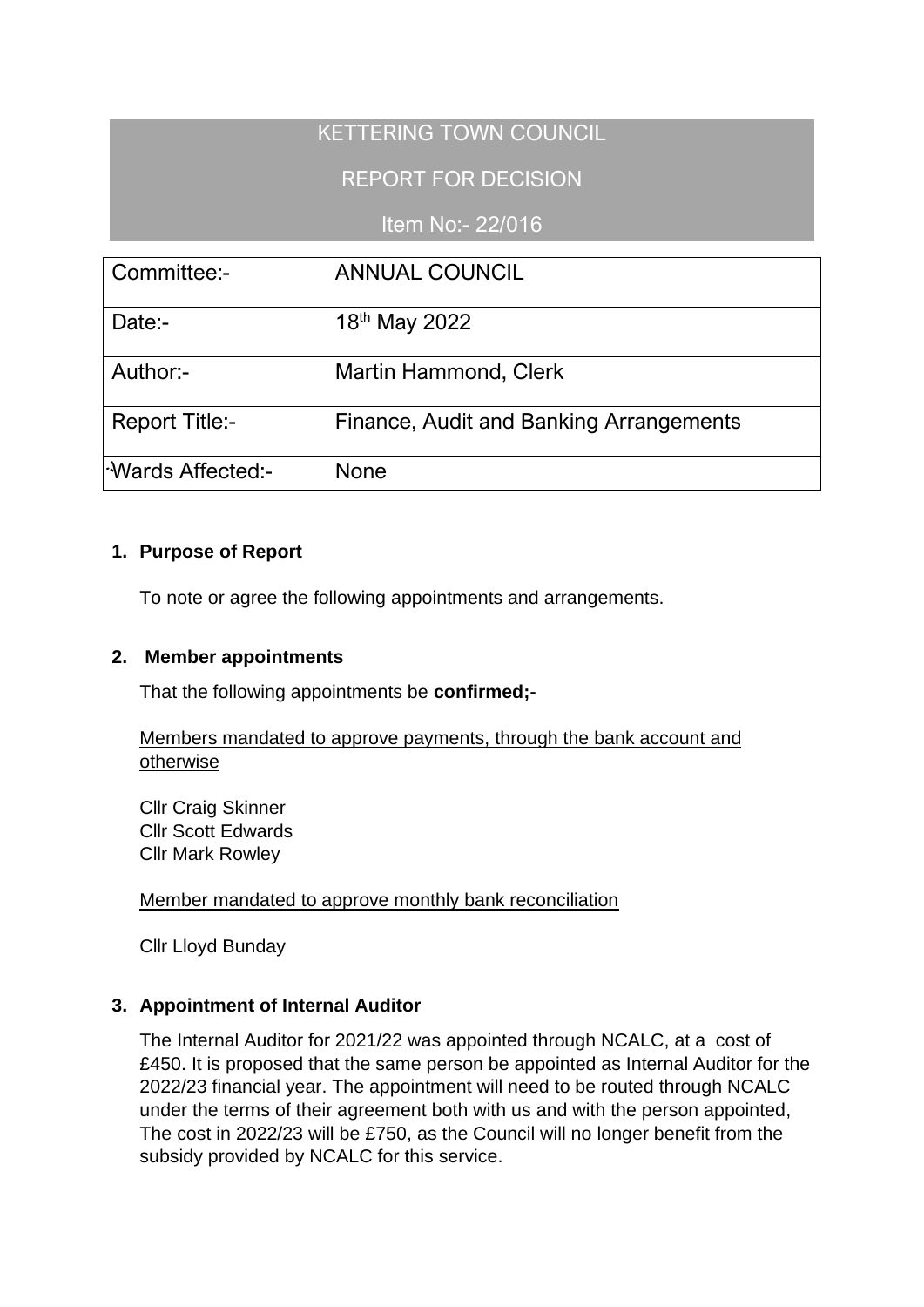It is possible to source an auditor independently but it is likely to be more costly and furthermore, some continuity of audit will be helpful in the coming year.

**RECOMMENDED** that Kate Houlihan be re-appointed as internal auditor for the 22/23 financial year.

### **4. Banking Arrangements**

The Council's primary bank account is with Unity Trust Bank. A further account has been opened with Unity Trust Bank to accommodate receipts and payments from the community lottery, which members are asked to – retrospectively – **endorse** .

Members are also asked to **endorse and approve** the following additional arrangements:-

- A bank account held with Lloyds bank to place the monies raised by the Mayor during their term of office for charitable purposes
- Two deposit accounts held with Unity Trust Bank in which to keep a general reserve and an election reserve, both of which will be interest bearing accounts.

Members are also asked to **note** the retention of bank accounts to manage the William Martin Charity and the Kettering Charities for the Poor, which were in place previously and which are separately audited and managed, under the auspices of the Trustees.

#### **5. Asset Register**

Members are asked to **note** the asset register as at 1st May 2022, as set out below**.** 

\_\_\_\_\_\_\_\_\_\_\_\_\_\_\_\_\_\_\_\_\_\_\_\_\_\_\_\_\_\_\_\_\_\_\_\_\_\_\_\_\_\_\_\_\_\_\_\_\_\_\_\_\_\_\_\_\_\_\_\_\_\_\_\_\_\_\_\_\_\_\_\_\_\_\_\_\_\_\_\_\_\_